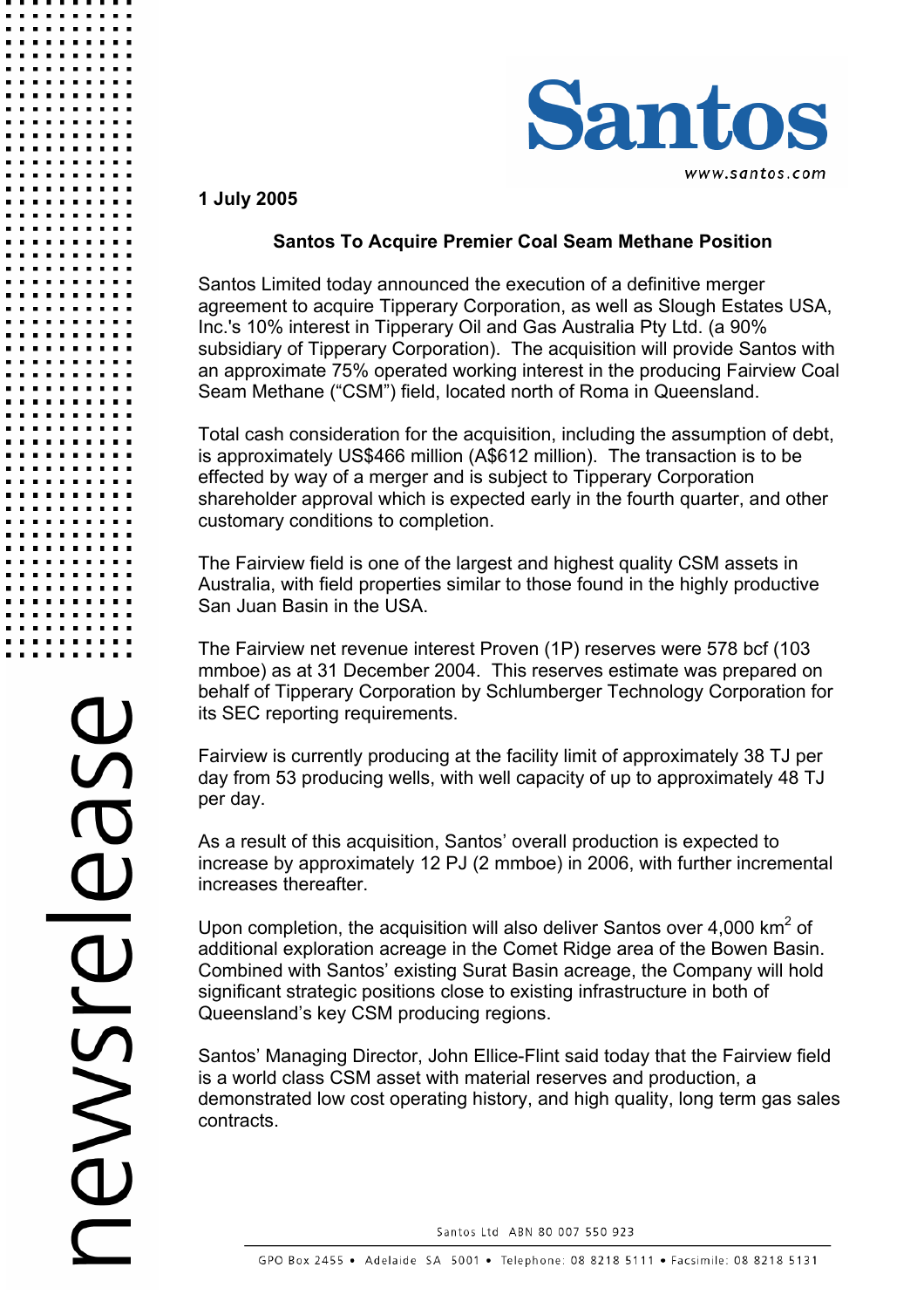"The acquisition of Fairview represents a unique opportunity to become one of the largest participants in Australia's emerging CSM industry. It will have an immediate and positive impact on both production and reserves, and underpins our core position as a major supplier of gas to Eastern Australia" he said

"Together with Santos' existing CSM field at Scotia and conventional gas interests in the Cooper, Surat, Otway and Gippsland Basins and in Papua New Guinea, the Company is well positioned in all the current and potential supply regions to the growing Eastern Australian gas markets.

"The long life and stable cash flows generated by this asset complement our strategy of enhancing our base Australian business, whilst continuing to grow our international exploration and production operations."

All of the Tipperary Corporation shareholders will be entitled to participate in the merger at this price, which has been recommended by the Independent Directors of the Board of Tipperary Corporation.

The shareholders of Tipperary Corporation are expected to meet early in the fourth quarter of 2005 to vote on the merger. A two-thirds majority of the shares is required to approve the merger and Santos has obtained an undertaking that the 54% shareholding held by Slough Estates USA Inc. will be voted in favour of the cash merger.

Santos intends to initially finance the acquisition using its internal resources, and the Company's financial ratios are expected to remain within target levels.

Merrill Lynch acted as exclusive financial advisers to Santos on this transaction.

Attachments:

- 1. Current Tipperary and Fairview Ownership Structure.
- 2. Fairview location map.

#### **FOR FURTHER INFORMATION PLEASE CONTACT:**

| <b>Media enquiries:</b>       | Investor enquiries:           |
|-------------------------------|-------------------------------|
| Kathryn Mitchell              | <b>Andrew Seaton</b>          |
| (08) 8218 5260 / 0407 979 982 | (08) 8218 5157 / 0410 431 004 |

**Santos stock symbols: STO (Australian Stock Exchange), STOSY (NASDAQ ADR), Ref #82-34 (Securities Exchange Commission)**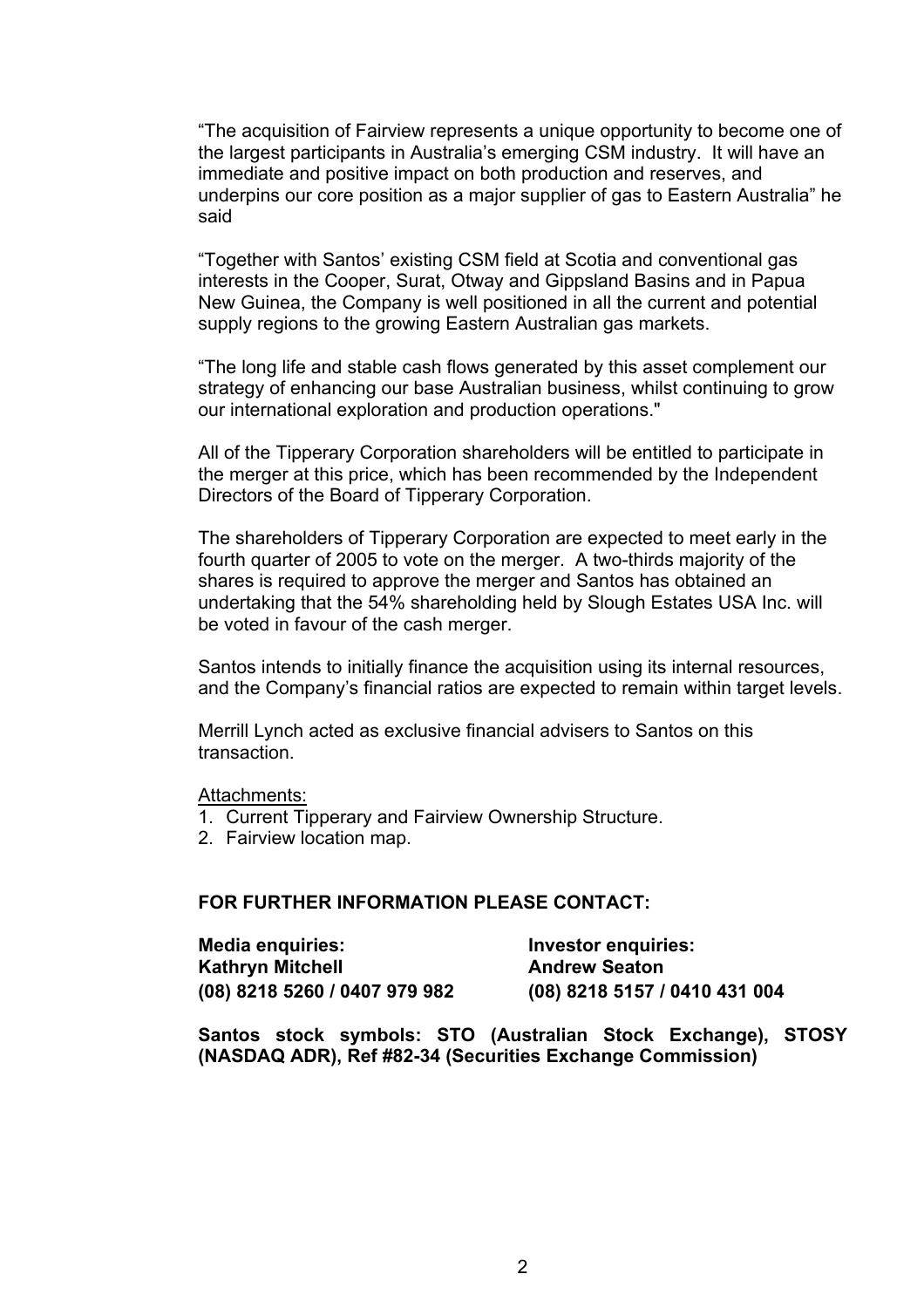## **ATTACHMENT 1**

#### Current Ownership Structure (Simplified)



#### Notes:

- 1. US assets include conventional gas as well as CSM assets in the Rocky Mountains.
- 2. Tipperary has an approximate 75% equity interest and a 72% revenue interest in Fairview field, reducing to a 64% revenue interest over time.

#### **ATTACHMENT 2 – TIPPERARY PERMITS MAP**

**(Refer Overleaf)**